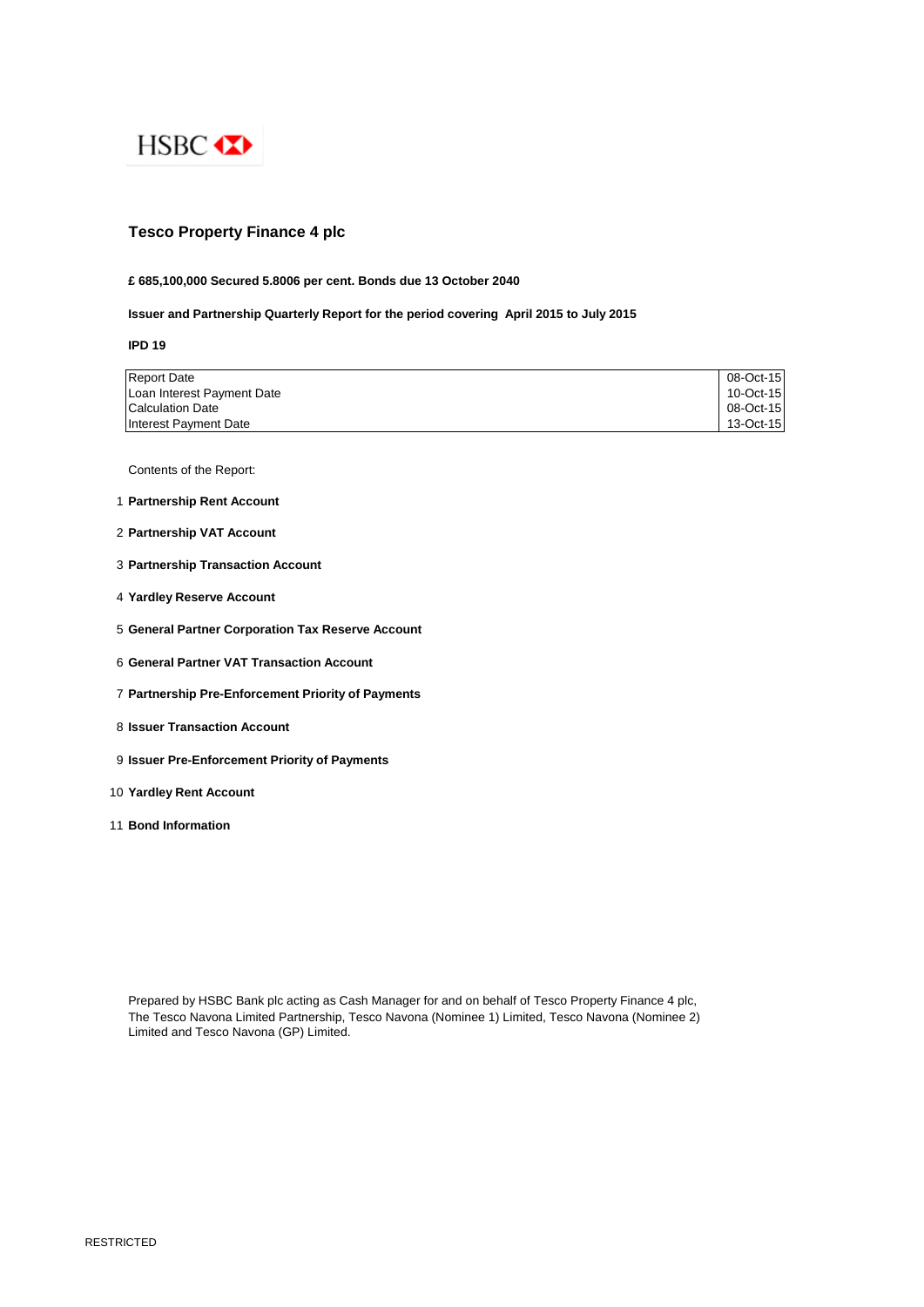#### **1. Partnership Rent Account 707**

|             | Opening Balance                    | 5.000.00 Cr         |
|-------------|------------------------------------|---------------------|
| <b>DATE</b> | <b>ENTRY DETAILS</b>               | CR/DR<br>AMOUNT (£) |
| 09-Feb-11   | Initial Deposit on Closing Date    | 5,000.00 Cr         |
| 25-Sep-15   | Rent                               | 8,455,812.06 Cr     |
| 10-Oct-15   | To Partnership Transaction Account | 8.455.812.06 Dr     |
|             | <b>Closing Balance</b>             | 5,000.00 Cr         |
|             |                                    |                     |

## **2. Partnership VAT Account 70728703**

 $\mathsf{l}$ 

|             | Opening Balance                             | 1.894.835.84 Cr |       |
|-------------|---------------------------------------------|-----------------|-------|
| <b>DATE</b> | <b>ENTRY DETAILS</b>                        | AMOUNT (£)      | CR/DR |
|             |                                             |                 |       |
| 16-Jul-15   | SAVILLS (UK) LIMTED                         | 150.94 Cr       |       |
| 16-Jul-15   | SAVILLS (UK) LIMTED                         | 3,892.40 Cr     |       |
| 29-Jul-15   | <b>HMRC</b>                                 | 1,823,413.53 Dr |       |
| 07-Aug-15   | SAVILLS (UK) LIMTED                         | 12,637.11 Cr    |       |
| 04-Sep-15   | SAVILLS (UK) LIMTED                         | 2,091.56 Cr     |       |
| 04-Sep-15   | SAVILLS (UK) LIMTED                         | 5,309.26 Cr     |       |
| 23-Sep-15   | <b>HMRC</b>                                 | 2,441.47 Dr     |       |
| 25-Sep-15   | <b>TESCO STORES</b>                         | 1,819,324.22 Cr |       |
| 02-Oct-15   | SAVILLS (UK) LIMTED                         | 2,038.91 Cr     |       |
| 02-Oct-15   | SAVILLS (UK) LIMTED                         | 27,815.60 Cr    |       |
| 10-Oct-15   | Transfer to Partnership Transaction Account | $0.00$ Dr       |       |
|             |                                             |                 |       |
|             | <b>Closing Balance</b>                      | 1.942.240.84 Cr |       |

# **3. Partnership Transaction Account 70728711**

|               | Opening Balance                       | 229.359.59 Cr    |       |
|---------------|---------------------------------------|------------------|-------|
| <b>DATE</b>   | <b>ENTRY DETAILS</b>                  | AMOUNT (£)       | CR/DR |
|               |                                       |                  |       |
| 06-Oct-15     | <b>Credit Interest</b>                | 1,078.77 Cr      |       |
| 10-Oct-15     | <b>Transfer from Rent</b>             | 8,455,812.06 Cr  |       |
| $10-Ort-15$   | <b>Trustee Fee</b>                    | 1,500.00 Dr      |       |
| $10-Ort-15$   | Ongoing Fee                           | 49,260.99 Dr     |       |
| 10-Oct-15     | Expenses                              | 35,541.35 Dr     |       |
| 10-Oct-15     | Partnership Swap payment              | 1,111,233.95 Cr  |       |
| 10-Oct-15     | Partnership Debt                      | 10,277,163.67 Dr |       |
| 10-Oct-15     | <b>Yardley Rent Account</b>           | 885.465.80 Cr    |       |
| 10-Jul-15     | Transfer from Partnership VAT Account |                  | ICı   |
| $10 -$ Jul-15 | Property Pool Manager Fee             | 82.982.71 Dr     |       |
|               |                                       |                  |       |
|               | <b>Closing Balance</b>                | 236,501.45 Cr    |       |

## **4. Yardley Reserve Account 70729192**

| DATE | Opening Balance<br><b>ENTRY DETAILS</b> | 261,631.04 Cr<br>AMOUNT (£) | CR/DR |
|------|-----------------------------------------|-----------------------------|-------|
|      | 07-Jul-15 Credit Interest               | 97.84 Cr                    |       |
|      | <b>Closing Balance</b>                  | 261,728.88 Cr               |       |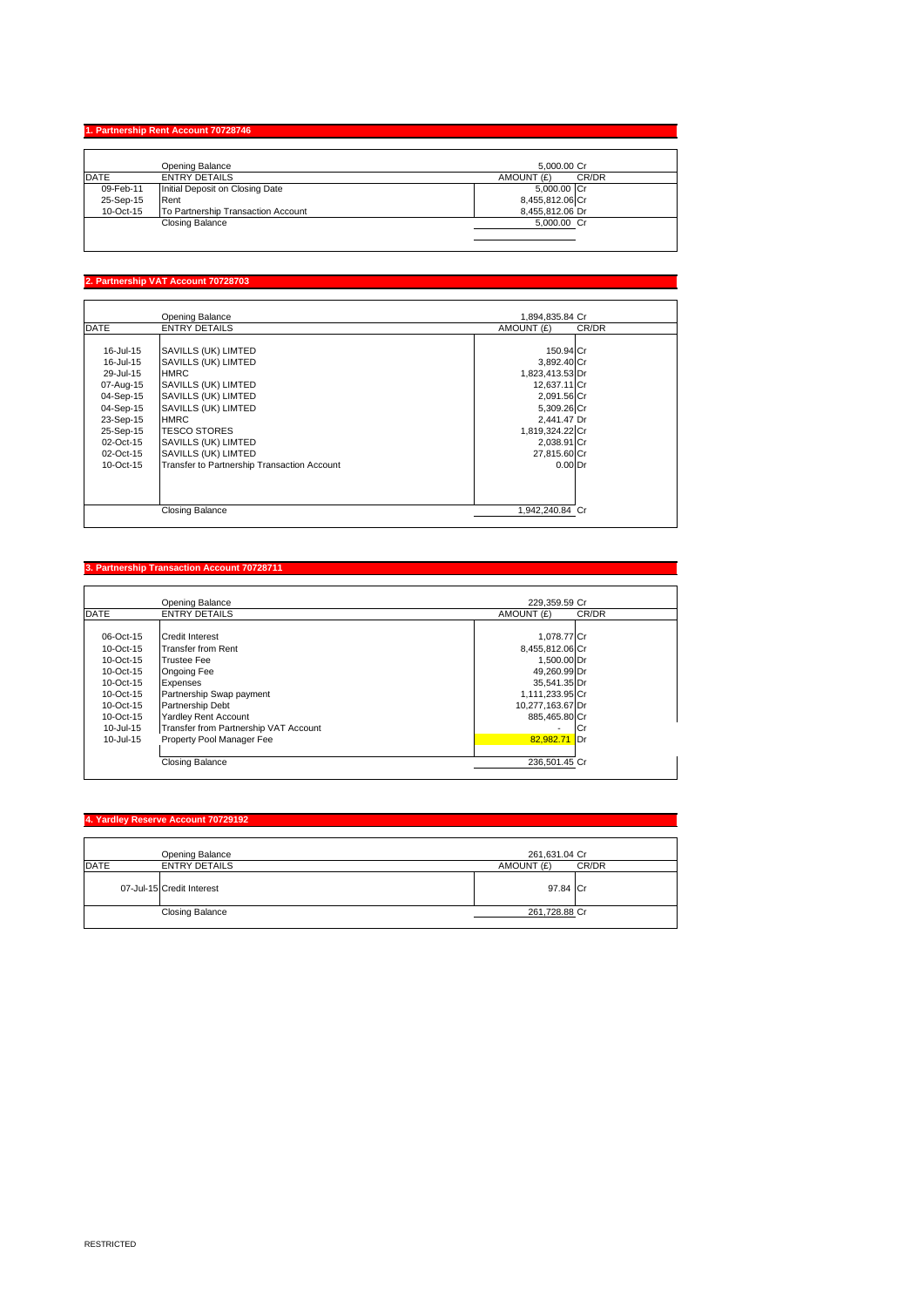## **5. General Partner Corporation Tax Reserve Account 70728770**

|             | Opening Balance           | 309,503.95 Cr |       |
|-------------|---------------------------|---------------|-------|
| <b>DATE</b> | <b>ENTRY DETAILS</b>      | AMOUNT (£)    | CR/DR |
|             | 07-Jul-15 Credit Interest | 115.74 Cr     |       |
|             | <b>Closing Balance</b>    | 309,619.69 Cr |       |

### **6. Fartner VAT Transaction Account 7072876**

|             | Opening Balance        | $0.00C$ r           |
|-------------|------------------------|---------------------|
| <b>DATE</b> | <b>ENTRY DETAILS</b>   | CR/DR<br>AMOUNT (£) |
|             |                        |                     |
|             |                        |                     |
|             |                        |                     |
|             | <b>Closing Balance</b> | $0.00C$ r           |
|             |                        |                     |

#### **Expense Reserve Ledger - Max GBP 500,000.00**

| Date              |               |  |
|-------------------|---------------|--|
| Opening Balance   | 229.363.23 C  |  |
| $10-Ort-15$       | 7.141.86 Cr   |  |
| $10 - Oct - 15 -$ | $0.00 \, C_1$ |  |
|                   |               |  |

Balance 236,505.09

#### Date **Funds Paid Out of account (£) Funds Received into account (£)** 10-Oct-15 **Partnership Available Funds** a Rental Income 8,455,812.06<br>
b Funds from Yardley Accounts 885,465.80<br>
c Funds from Issuer under Partnership Swaps 885,465.80<br>
c Funds from Issuer under Partnership Swaps 885,465.80 b Funds from Yardley Accounts c Funds from Issuer under Partnership Swaps 10,016,573.00 Experimental From Partnership VAT Account 0.000 out of the state of the state of the state of the state of the state of the state of the state of the state of the state of the state of the state of the state of the state o e From Partnership Disposal Proceeds Account (1999) 1999 (1999) 1999 (1999) 1999 (1999) 1999 (1999) 1999 (1999<br>Trom Partnership Insurance Proceeds Account (1999) 1999 (1999) 1999 (1999) 1999 (1999) 1999 (1999) 1999 (1999 From Partnership Insurance Proceeds Account 0.000 0.000 0.000 0.000 0.000 0.000 0.000 0.000 0.000 0.000 0.000 0.000 0.000 0.000 0.000 0.000 0.000 0.000 0.000 0.000 0.000 0.000 0.000 0.000 0.000 0.000 0.000 0.000 0.000 0.00 nterest received by the Partnership Accounts and Rent Account **Eligible Investment Earnings by Partnership** Advance under Committed Subordinated Loan Agreement j Advance from Drawdown of Yardley Reserve Loan - k Net proceeds of a CPO Disposal or a Mortgage Property - From 3rd anniversay of Closing, funds from Yardley Reserve Loan Ledger m Net proceeds of a disposal of a Mortgage Property - n Any other sums standing to the credit of the Partnership Transaction Ac - **Partnership Pre-Enforcement Priority of Payments** a Partnership Security Trustee Fees<br>b Issuer Security Trustee Fee, Bond Trustee, operating expenses of the Issuer Partnership Operating Expenses excluding GP UK Tax 35,541.35 Partnership Operator Fee d Property Advisor Fee (Annual 30K) d Nominees Corporate Services Provider Fee - Nominees Holdco Corporate Services Provider Fee d PL Propco Corporate Services Provider Fees d Nominees Side Letter payments - d Nominees Holdco Side Letter payments - Account Bank Fee Cash Manager Fee Yardley Cash Manager Fee ssuer Account Bank, PPA CM, CSP Fee (Ongoing Partnership Facility Fee) | S,000.00 d Headlease payment - e Partnership Expenses Ledger payment (max £6,250 indexed annually) 7,141.86 Fartnership Debt Interest<br>
Partnership Debt Interest<br>
Partnership Swan payment<br>
Partnership Swan payment<br>
8,905,339.05 Fartnership Swap payment 8,905,339.05<br>
Partnership Debt Principal and State 1,884.00 Partnership Debt Principal h Issuer Partnership Swap Termination Amount (Ongoing Partnership Facility Fee) 750.00 in the computer of the computation of the computer of the computation of the computation of the computation of the computation of the computation of the computation of the computation of the computation of the computation Partnership Swap Termination Amount 1999 and the control of the control of the control of the control of the control of the control of the control of the control of the control of the control of the control of the control Partnership Expenses Ledger payment Alteration Adjustment Rent m Substitution Adjustment Rent - Credited to Subordinated Loan Reserve Ledger o Payments to the Subordinated Loan Facility Provider - Partnership Distribution Account (Ongoing Partnership Facility Fee)

**Totals** 19,358,929.63 19,358,929.63 19,358,929.63 19,358,929.63 19,358,929.63 19,358,929.63 19,358,929.63

#### **7. Partnership Pre-Enforcement Priority of Payments**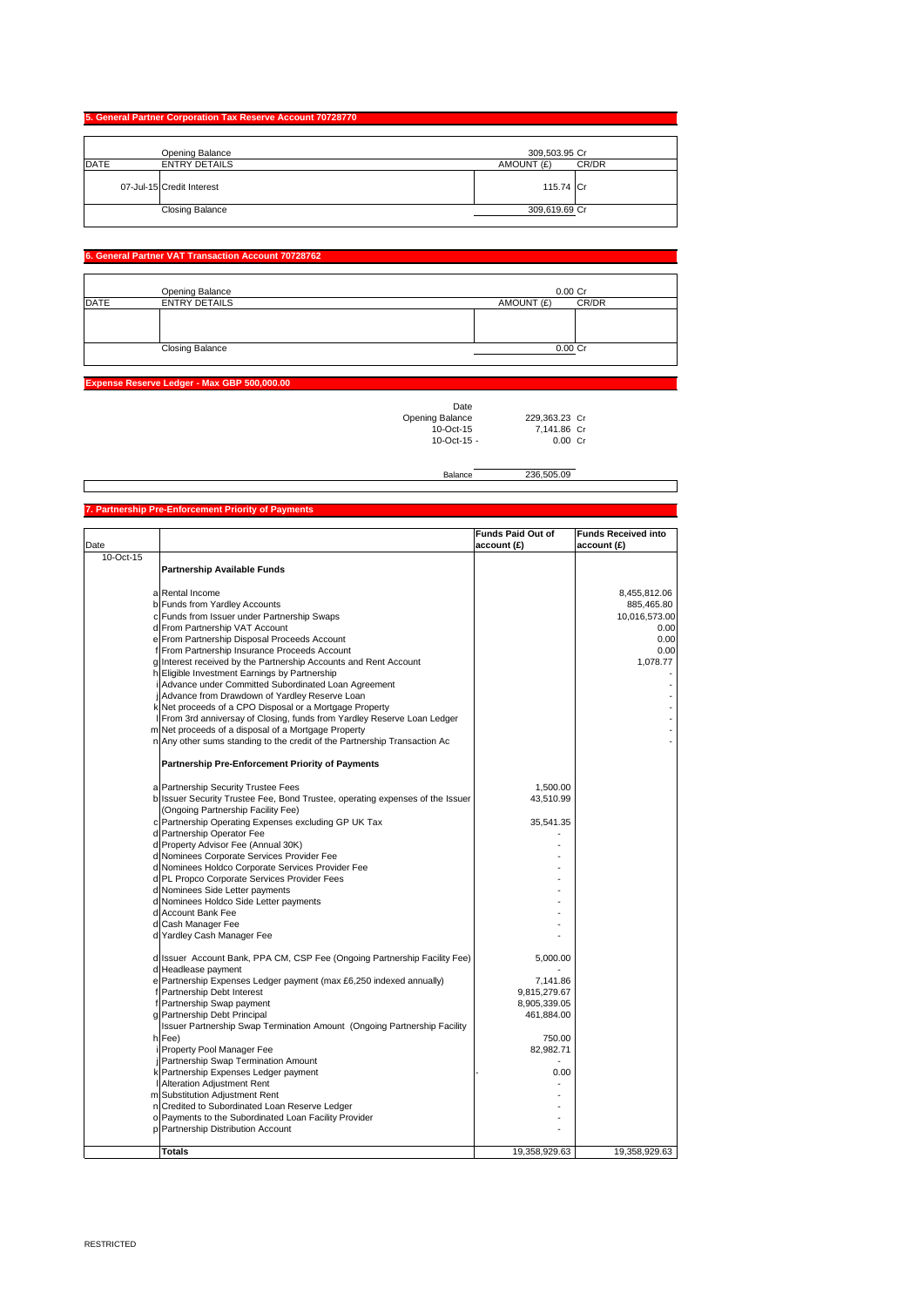|             | Opening Balance        | 26.351.53 Cr        |  |
|-------------|------------------------|---------------------|--|
| <b>DATE</b> | <b>ENTRY DETAILS</b>   | CR/DR<br>AMOUNT (£) |  |
| 03-Aug-15   | Interest               | 130.42 Cr           |  |
| 01-Sep-15   | Interest               | 3.16 Cr             |  |
| 01-Oct-15   | Interest               | 3.26 Cr             |  |
| 13-Oct-15   | <b>Swaps Receipts</b>  | 18,921,912.05 Cr    |  |
| 13-Oct-15   | Swap Pays              | 18,921,912.05 Dr    |  |
| 13-Oct-15   | Partnership Debt       | 10,325,674.66 Cr    |  |
| 13-Oct-15   | Expenses               | 48,510.99 Dr        |  |
| 13-Oct-15   | <b>Notes</b>           | 10,277,163.67 Dr    |  |
| 13-Oct-15   | <b>Issuer Profit</b>   | 750.00 Cr           |  |
|             |                        |                     |  |
|             | <b>Closing Balance</b> | 27.238.37           |  |

# Date **Funds Paid Out of account (£) Funds Received into account (£)** 13-Oct-15 **Issuer Available Funds** a Funds due to Issuer under Partnership Swap Agreement 8,905,339.05<br>
b Amounts due to Issuer in respect of Partnership Loan 8 (10,326,424.66)<br>
c Any amount due to Issuer under Issuer Swap Agreement 1993 (10,996,733.00)<br>
d **Issuer Pre-Enforcement Priority of Payments** a Bond Trustee Fee 1,200.00<br>a Issuer Security Trustee Fee 1,500.000<br>1,500.000 1,500.00 a Issuer Security Trustee Fee 1,500.00<br>
a Issuer Security Trustee Fee 1,500.00<br>
c Issuer Operating Expenses 40,810.99<br>
c Paying Agent Fee 1,000<br>
c Account Bank Fee 500.00<br>
c Account Bank Fee 750.00 b Issuer Operating Expenses 40,810.99 c Issuer/Issuer Holdco Corporate Services Provider Fee 0.00 c Paying Agent Fee 500.00<br>c Account Bank Fee 500.00 C Account Bank Fee 750.00 Cash Manager Fee 3,750.00<br>
Bond Interest 9,815,279.67<br>
Bond Principal 461,884.00 d Bond Interest 9,815,279.67 d Bond Principal 461,884.00 d Issuer Chapter and the University of the University of the University of the University of the University of<br>
Issuer Swap Provider and the University of the University of the University of the University of the Universit d Partnership Swap payment 10,016,573.00<br>| Saudi Partnership Swap payment 10,016,573.00<br>| ISsuer Profit 150.00 e Summersing f Swap Subordinated Amounts - g Issuer Partnership Swap Termination Amount -

#### **Yardley Rent Account**

**9. Issuer Pre-Enforcement Priority of Payments**

|             | Opening Balance                    | $0.00$ Cr     |       |
|-------------|------------------------------------|---------------|-------|
| <b>DATE</b> | <b>ENTRY DETAILS</b>               | AMOUNT (£)    | CR/DR |
|             |                                    |               |       |
| 16-Jul-15   | SAVILLS (UK) LIMTED                | 754.72 Cr     |       |
| 16-Jul-15   | SAVILLS (UK) LIMTED                | 19,462.00 Cr  |       |
| 07-Aug-15   | SAVILLS (UK) LIMTED                | 63,185.48 Cr  |       |
| 04-Sep-15   | SAVILLS (UK) LIMTED                | 10,457.81 Cr  |       |
| 04-Sep-15   | SAVILLS (UK) LIMTED                | 26,546.34 Cr  |       |
| 26-Sep-15   | <b>Tesco Stores</b>                | 640,808.80 Cr |       |
| 02-Oct-15   | SAVILLS (UK) LIMTED                | 10,194.54 Cr  |       |
| 02-Oct-15   | SAVILLS (UK) LIMTED                | 139,077.94 Cr |       |
| 10-Jul-15   | To Partnership Transaction Account | 885.465.80 Dr |       |
|             |                                    |               |       |
|             |                                    |               |       |
|             |                                    |               |       |
|             | <b>Closing Balance</b>             | 25,021.83 Cr  |       |

h Issuer Transaction Account 136.84

**Totals** 29,248,473.55 29,248,473.55